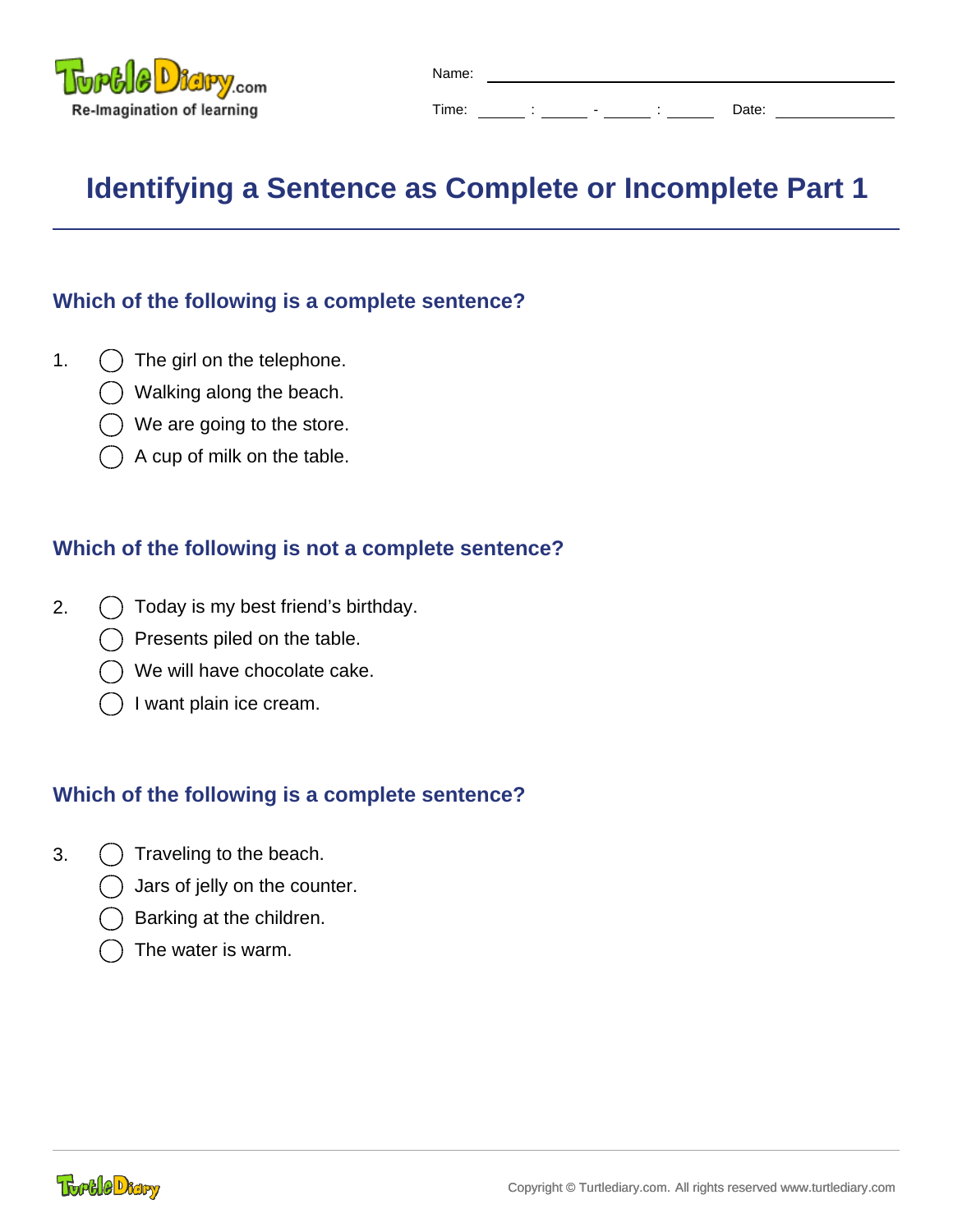## **Which of the following is not a complete sentence?**

- 4.  $\bigcap$  Books piled up high on my bed.
	- I am in a reading club this summer.
	- The library gives prizes for reading.
	- I want to win a new game.

#### **Which of the following is a complete sentence?**

- $5. \cap$  The music sounds nice.
	- A birthday card for Sam.
	- Eating chocolate cake.
	- Behind the teacher's desk.

## **Which of the following is not a complete sentence?**

- 6. My brother plays baseball.
	- Practicing three nights a week.
	- His team won the championship.
	- Mom washes dirt out of his uniform.

- 7.  $\bigcap$  Took his shoes off outside.
	- The spoon in the drawer.
	- The cat ate the mouse.
	- A basket of candy.

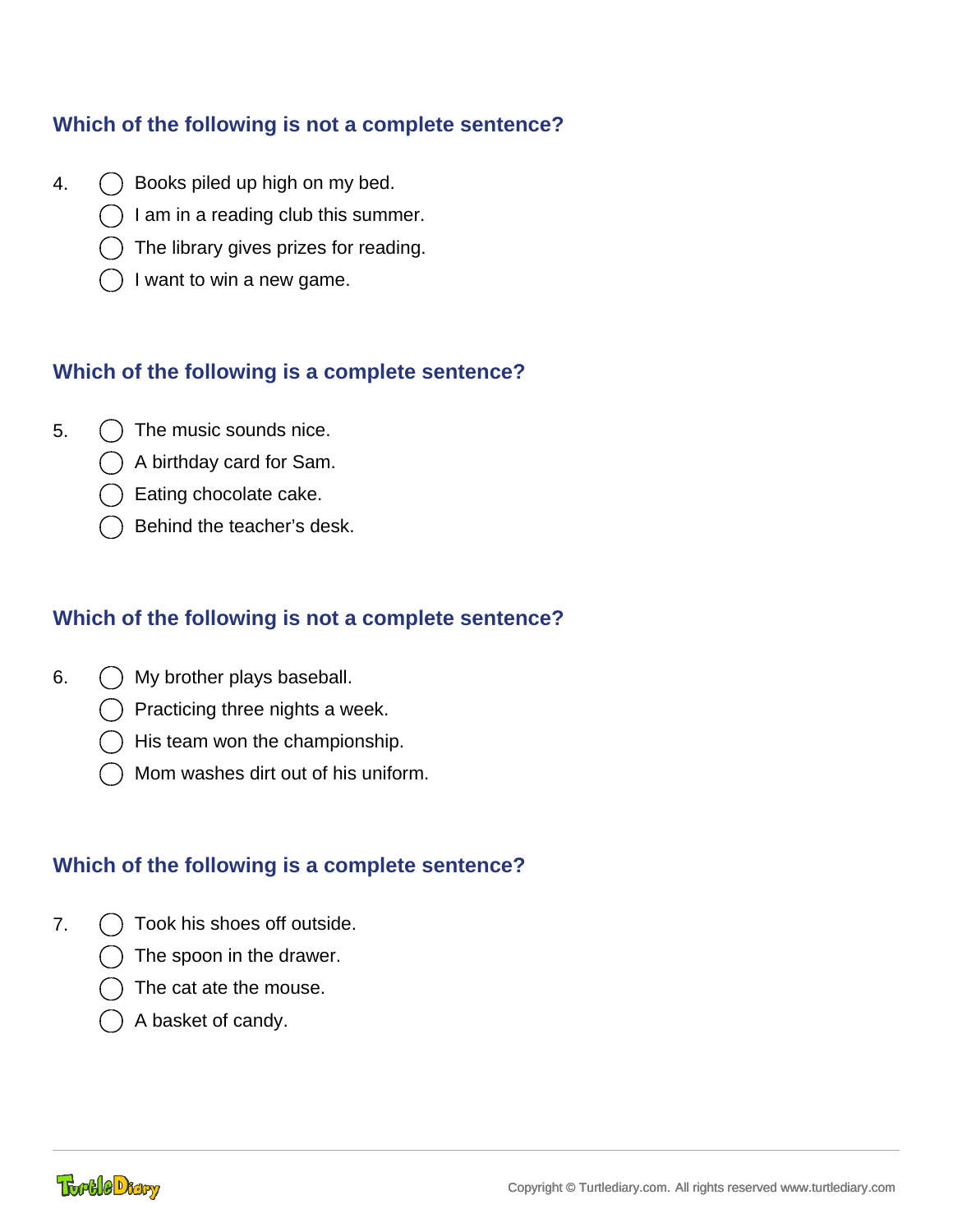## **Which of the following is not a complete sentence?**

- 8.  $\bigcirc$  We are going camping this weekend.
	- My dad will grill food over a campfire.
	- Roasting marshmallows on a stick.
	- Let's make s'mores with chocolate!

#### **Which of the following is a complete sentence?**

- 9.  $\bigcap$  She followed me to the pool.
	- The boy with the blue shorts.
	- Drinking a glass of water.
	- Above the shelf of books.

## **Which of the following is not a complete sentence?**

- 10. () Chasing a cat across the street.
	- My cousin has a dog named Lila.
	- She has black fur and brown eyes.
	- Her bed is in my cousin's room.

- 11.  $\bigcap$  Vegetables in the garden.
	- We picked green beans.
	- Long, green, and skinny.
	- Boiling water on the stove.